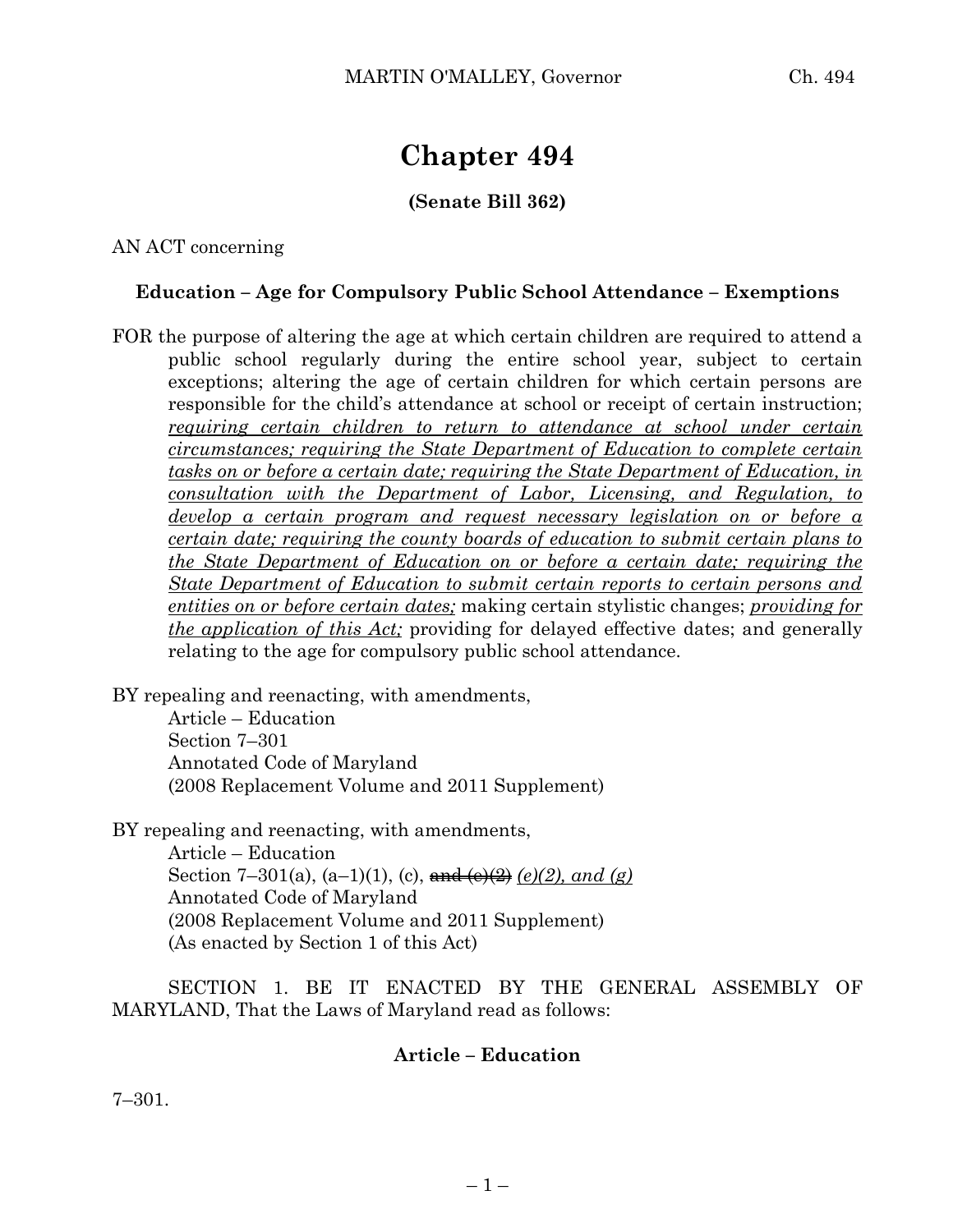**(A) THIS SECTION DOES NOT APPLY TO A CHILD UNDER THE AGE OF 17 YEARS WHO:**

**(1) HAS OBTAINED A MARYLAND HIGH SCHOOL DIPLOMA, AN EQUIVALENT OUT–OF–STATE HIGH SCHOOL DIPLOMA, OR A GED;**

**(2) IS A STUDENT WITH DISABILITIES AND HAS COMPLETED THE REQUIREMENTS FOR A MARYLAND HIGH SCHOOL CERTIFICATE OF COMPLETION;**

**(3) IS RECEIVING REGULAR, THOROUGH INSTRUCTION DURING THE SCHOOL YEAR IN THE STUDIES USUALLY TAUGHT IN THE PUBLIC SCHOOLS TO CHILDREN OF THE SAME AGE, INCLUDING HOME SCHOOLING UNDER COMAR 13A.10.01;**

*(4) HAS COMPLETED AN INSTRUCTION PROGRAM UNDER PARAGRAPH (3) OF THIS SUBSECTION;*

**(4)** *(5)* **IS SEVERELY ILL AND REQUIRES HOME OR HOSPITAL INSTRUCTION;**

**(5)** *(6)* **IS MARRIED;**

**(6)** *(7)* **IS IN MILITARY SERVICE;**

**(7)** *(8)* **IS COMMITTED BY COURT ORDER TO AN INSTITUTION WITHOUT AN EDUCATIONAL PROGRAM;**

**(8)** *(9)* **PROVIDES FINANCIAL SUPPORT TO THE CHILD'S FAMILY AS DOCUMENTED BY A LOCAL DEPARTMENT OF SOCIAL SERVICES;**

**(9)** *(10)* **SUBJECT TO THE APPROVAL OF THE COUNTY SUPERINTENDENT, HAS BEEN EXPELLED UNDER § 7–305 OF THIS SUBTITLE;**

**(10)** *(11)* **IS PREGNANT OR A PARENT AND IS ENROLLED IN AN ALTERNATIVE EDUCATIONAL PROGRAM;**

**(11)** *(12)* **ATTENDS AN ALTERNATIVE EDUCATIONAL PROGRAM;**

**(12)** *(13)* **SUBJECT TO WRITTEN PARENTAL CONSENT AND WRITTEN AGREEMENT WITH THE COUNTY BOARD, ATTENDS A PUBLIC SCHOOL ON A PART–TIME BASIS AND ATTENDS A PRIVATE CAREER SCHOOL AS DEFINED**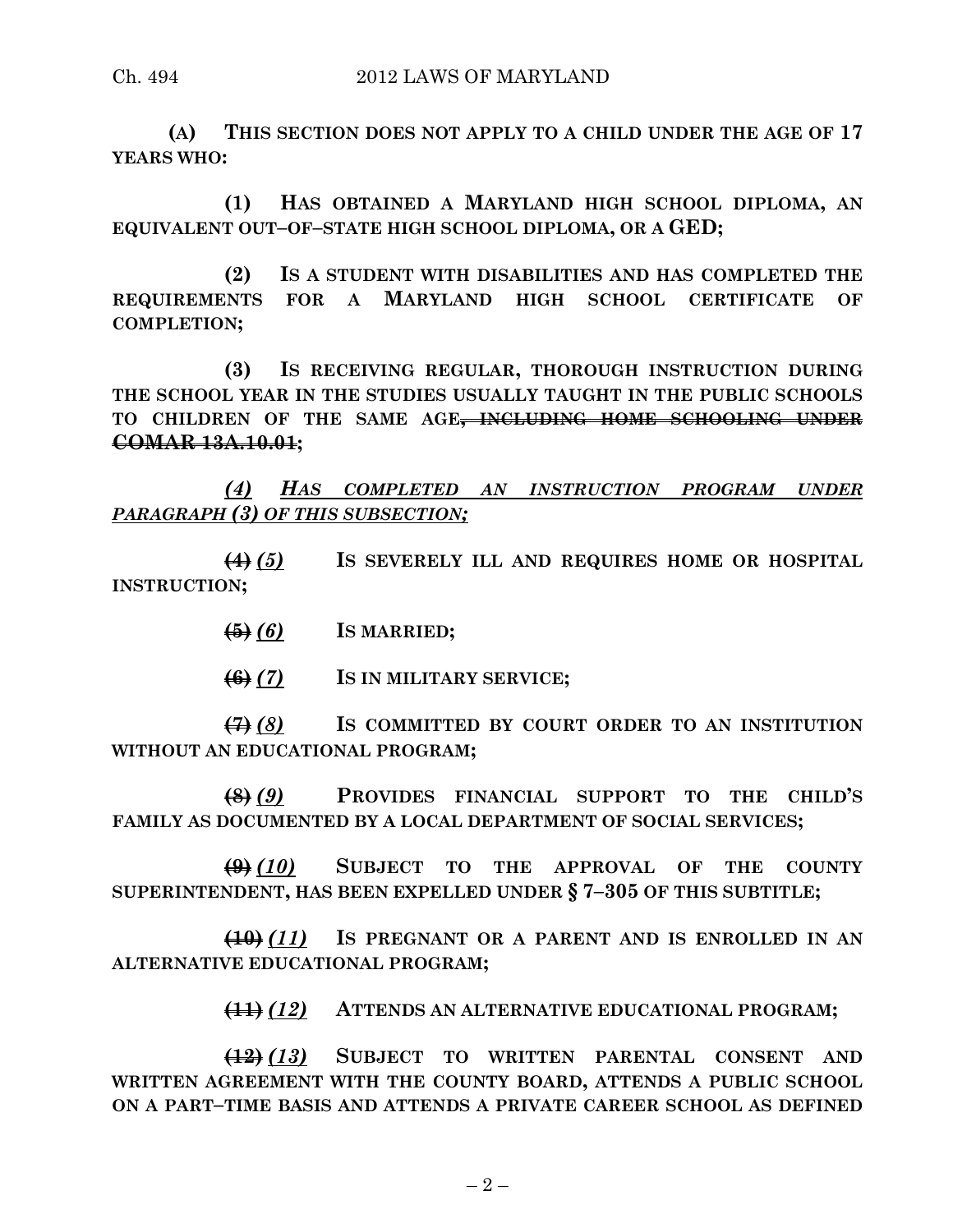### **UNDER § 10–101 OF THIS ARTICLE OR PARTICIPATES IN GED COURSES ON A PART–TIME BASIS; OR**

### **(13)** *(14)* **IS WAIVED FROM THE PROVISIONS OF THIS SECTION BY THE STATE SUPERINTENDENT.**

**[**(a)**] (A–1)** (1) Except as otherwise provided in this section, each child who resides in this State and is 5 years old or older and under **[**16**] 17** shall attend a public school regularly during the entire school year **[**unless the child is otherwise receiving regular, thorough instruction during the school year in the studies usually taught in the public schools to children of the same age**]**.

(2) In accordance with regulations of the State Board of Education, a child who resides in this State and is 5 years old may be exempted from mandatory school attendance for 1 year if the child's parent or guardian files a written request with the local school system asking that the child's attendance be delayed due to the child's level of maturity.

(3) Except as provided in subsection (f) of this section or in regulations of the State Board of Education, each child who resides in this State shall attend a kindergarten program regularly during the school year prior to entering the first grade unless the child is otherwise receiving regular, thorough instruction in the skills and studies usually taught in a kindergarten program of a public school.

(b) A county superintendent, school principal, or an individual authorized by the county superintendent or principal may excuse a student for a lawful absence.

(c) Each person who has legal custody or care and control of a child who is 5 years old or older and under **[**16**] 17** shall see that the child attends school or receives instruction as required by this section.

(d) (1) This section applies to any child who has a mental, emotional, or physical handicap.

(2) This section does not apply to a child:

(i) Whose mental, emotional, or physical condition makes **[**his**] THE CHILD'S** instruction detrimental to **[**his**] THE CHILD'S** progress; or

(ii) Whose presence in school presents a danger of serious physical harm to others.

(3) With the advice of the school principal, supervisor, pupil personnel supervisor, or visiting teacher and with the written recommendation of a licensed physician or a State Department of Education certified or licensed psychologist, the county superintendent may: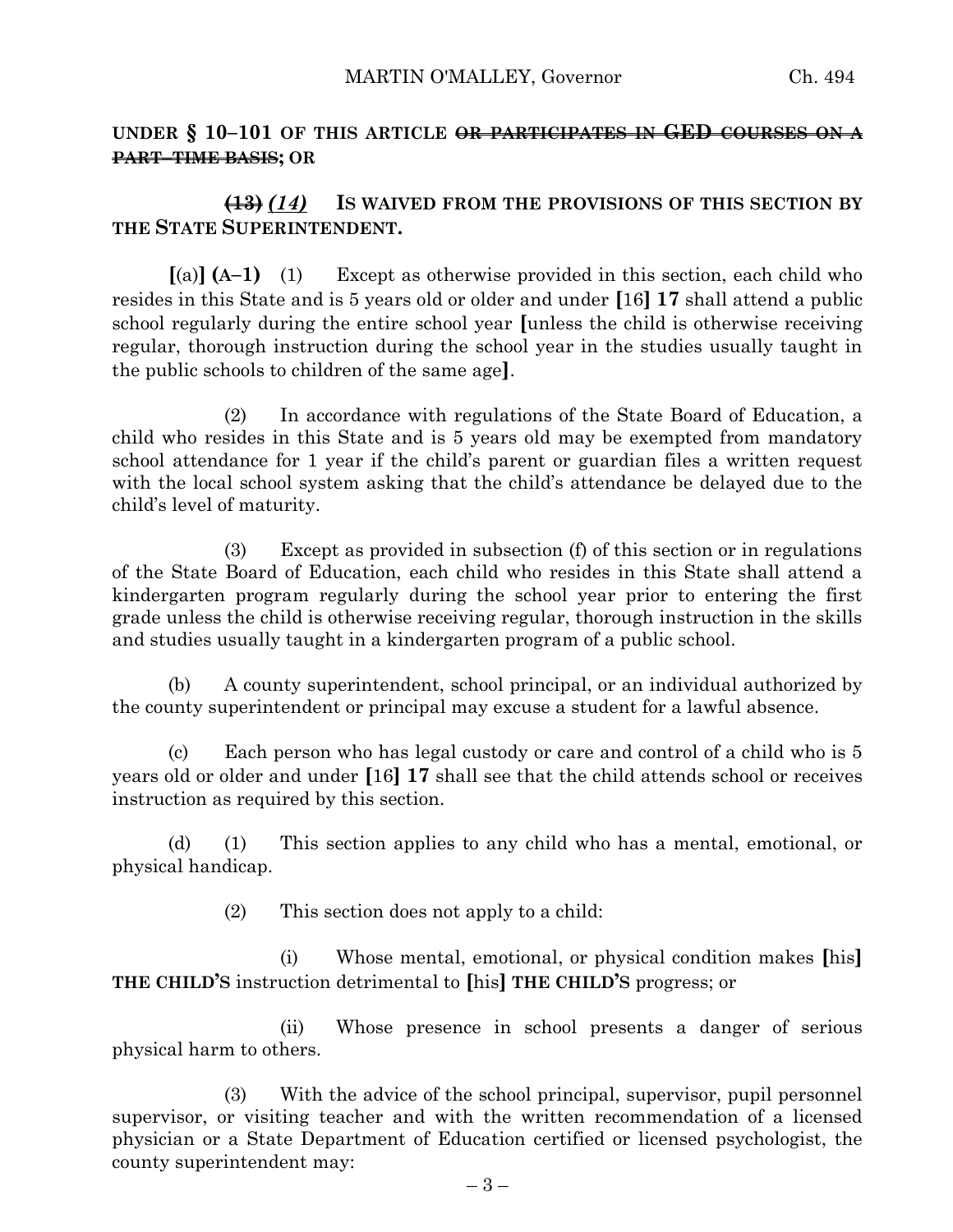(i) Make other appropriate provisions for the free education of any student excepted from attendance under paragraph (2) of this subsection; or

(ii) Permit the parents or guardians of that student to withdraw **[**him**] THE CHILD** from public school, for as long as the attendance of the child in a public school would be detrimental to **[**his**] THE CHILD'S** progress or **[**his**] THE CHILD'S** presence in school would present a danger of serious physical harm to others.

(4) If a child is withdrawn from a public school under this subsection, the county board shall make other appropriate provisions for the education of the child.

(5) If an appropriate educational placement is not available immediately, the county board shall make interim provisions for the education of the child until an appropriate placement becomes available.

(e) (1) Any person who induces or attempts to induce a child to **[**absent himself**] BE ABSENT** unlawfully from school or employs or harbors any child who is absent unlawfully from school while school is in session is guilty of a misdemeanor and on conviction is subject to a fine not to exceed \$500 or imprisonment not to exceed 30 days, or both.

(2) Any person who has legal custody or care and control of a child who is 5 years old or older and under **[**16**] 17** who fails to see that the child attends school or receives instruction under this section is guilty of a misdemeanor and:

(i) For a first conviction is subject to a fine not to exceed \$50 per day of unlawful absence or imprisonment not to exceed 10 days, or both; and

(ii) For a second or subsequent conviction is subject to a fine not to exceed \$100 per day of unlawful absence or imprisonment not to exceed 30 days, or both.

(3) **(I)** As to any sentence imposed under this section, the court may suspend the fine or the prison sentence and establish terms and conditions **[**which**] THAT** would promote the child's attendance.

**(II)** The suspension authority provided for **[**in**] UNDER SUBPARAGRAPH (I) OF** this **[**subsection**] PARAGRAPH** is in addition to and not in limitation of the suspension authority under § 6–221 of the Criminal Procedure Article.

 $(e-1)$  (1) This subsection applies only: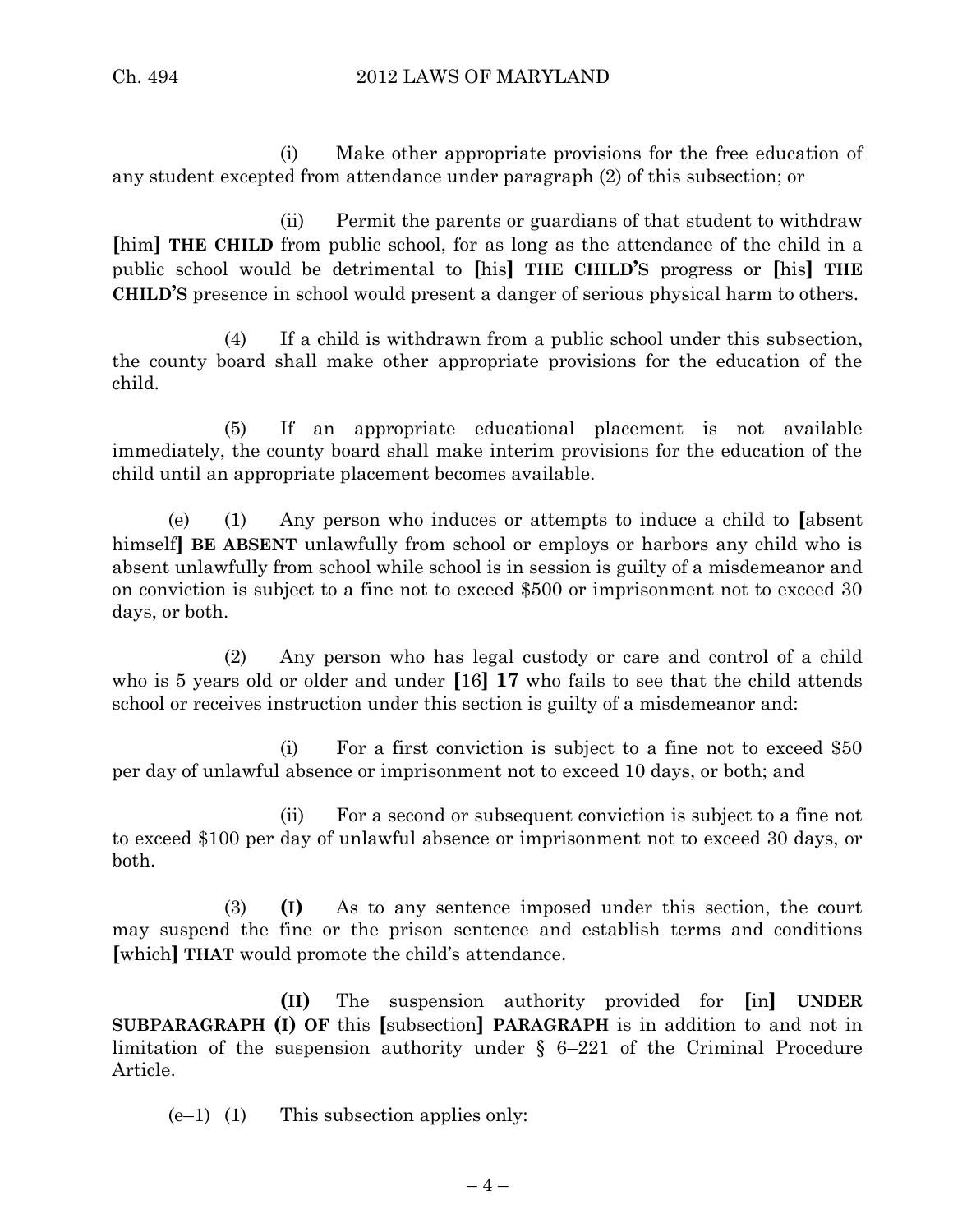(i) In a county in which the circuit administrative judge has established a Truancy Reduction Pilot Program under § 3–8C–02 of the Courts Article; and

(ii) To the extent that funds are provided in an annual State budget for a Truancy Reduction Pilot Program.

(2) A charge under this section may be filed in the juvenile court and assigned to a truancy docket for disposition under Title 3, Subtitle 8C of the Courts Article.

(3) (i) For a person with legal custody or care and control of a child at the time of an alleged violation of this section, it is an affirmative defense to a charge under this section that the person made reasonable and substantial efforts to see that the child attended school as required by law but was unable to cause the child to attend school.

(ii) If the court finds the affirmative defense is valid, the court shall dismiss the charge under this section against the defendant.

(4) The court may condition marking a charge under this section stet on participation of the defendant in the appropriate Truancy Reduction Pilot Program under Title 3, Subtitle 8C of the Courts Article.

(f) A child may be exempted from attending kindergarten if a parent or guardian of the child files a written request with the local school system and verifies that the child is enrolled:

- (1) Full time in a licensed child care center;
- (2) Full time in a registered family child care home; or
- (3) Part time in a Head Start 5 year old program.

*(G) SUBJECT TO DATA BEING AVAILABLE THROUGH THE MARYLAND LONGITUDINAL DATA SYSTEM ESTABLISHED UNDER § 24–702 OF THIS ARTICLE AND EXCEPT AS OTHERWISE PROVIDED IN THIS SECTION, A CHILD UNDER THE AGE OF 17 YEARS SHALL RETURN TO ATTENDANCE AT A PUBLIC SCHOOL REGULARLY DURING THE SCHOOL YEAR AS REQUIRED BY THIS SECTION, IF THE CHILD:*

# *(1) IS NO LONGER PARTICIPATING IN GED COURSES; AND*

*(2) HAS NOT OBTAINED A PASSING SCORE ON THE GED TEST THAT RESULTED IN THE ISSUANCE OF A MARYLAND HIGH SCHOOL DIPLOMA.*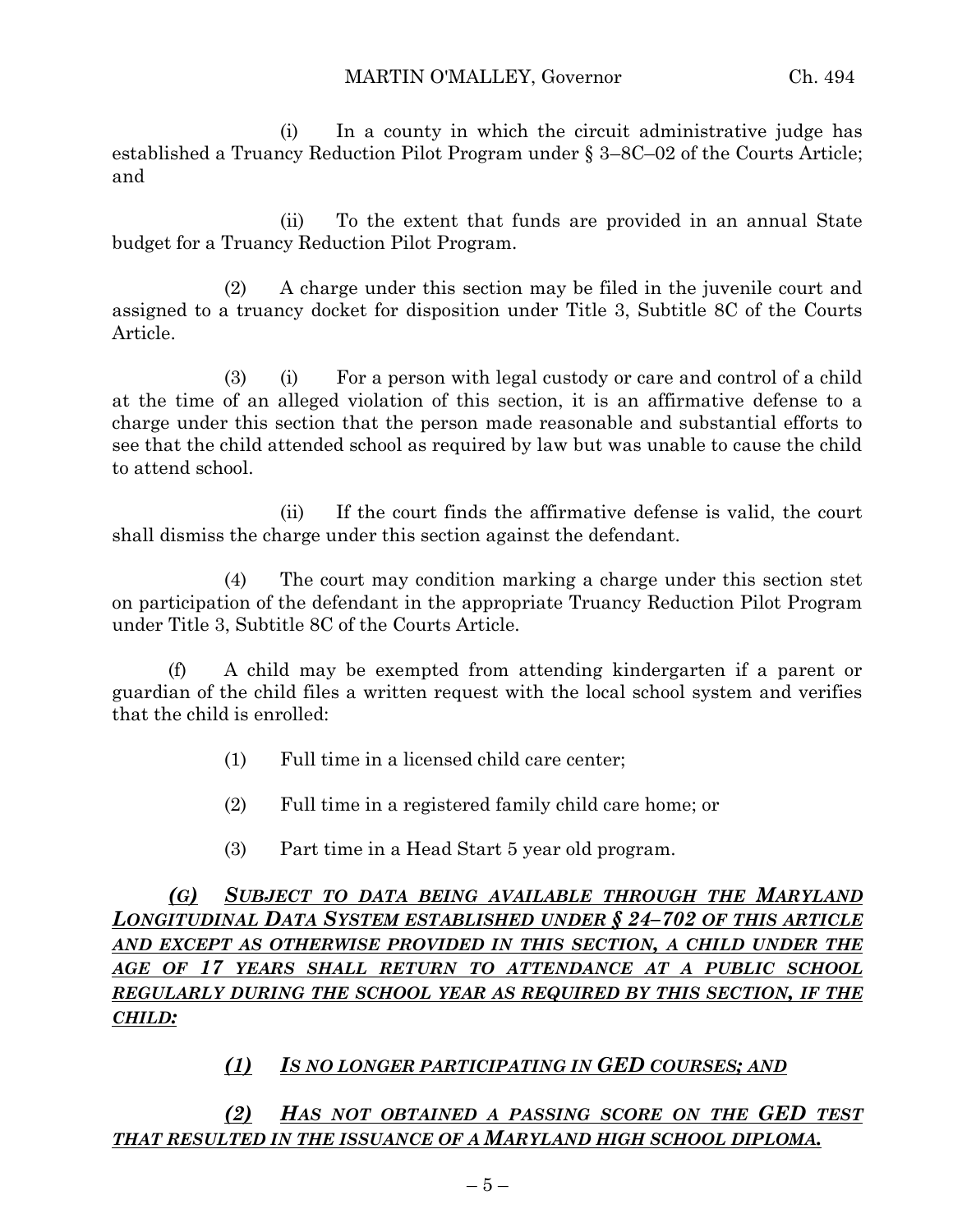SECTION 2. AND BE IT FURTHER ENACTED, That the Laws of Maryland read as follows:

### **Article – Education**

7–301.

(a) This section does not apply to a child under the age of **[**17**] 18** years who:

(1) Has obtained a Maryland high school diploma, an equivalent out–of–state high school diploma, or a GED;

(2) Is a student with disabilities and has completed the requirements for a Maryland high school certificate of completion;

(3) Is receiving regular, thorough instruction during the school year in the studies usually taught in the public schools to children of the same age including home schooling under COMAR 13A.10.01;

*(4) Has completed an instruction program under paragraph (3) of this subsection;*

(4) *(5)* Is severely ill and requires home or hospital instruction;

(5) *(6)* Is married;

(6) *(7)* Is in military service;

(7) *(8)* Is committed by court order to an institution without an educational program;

(8) *(9)* Provides financial support to the child's family as documented by a local department of social services;

(9) *(10)* Subject to the approval of the county superintendent, has been expelled under § 7–305 of this subtitle;

(10) *(11)* Is pregnant or a parent and is enrolled in an alternative educational program;

(11) *(12)* Attends an alternative educational program;

(12) *(13)* Subject to written parental consent and written agreement with the county board, attends a public school on a part–time basis and attends a private career school as defined under  $\S$  10–101 of this article or participates in GED courses on a part–time basis; or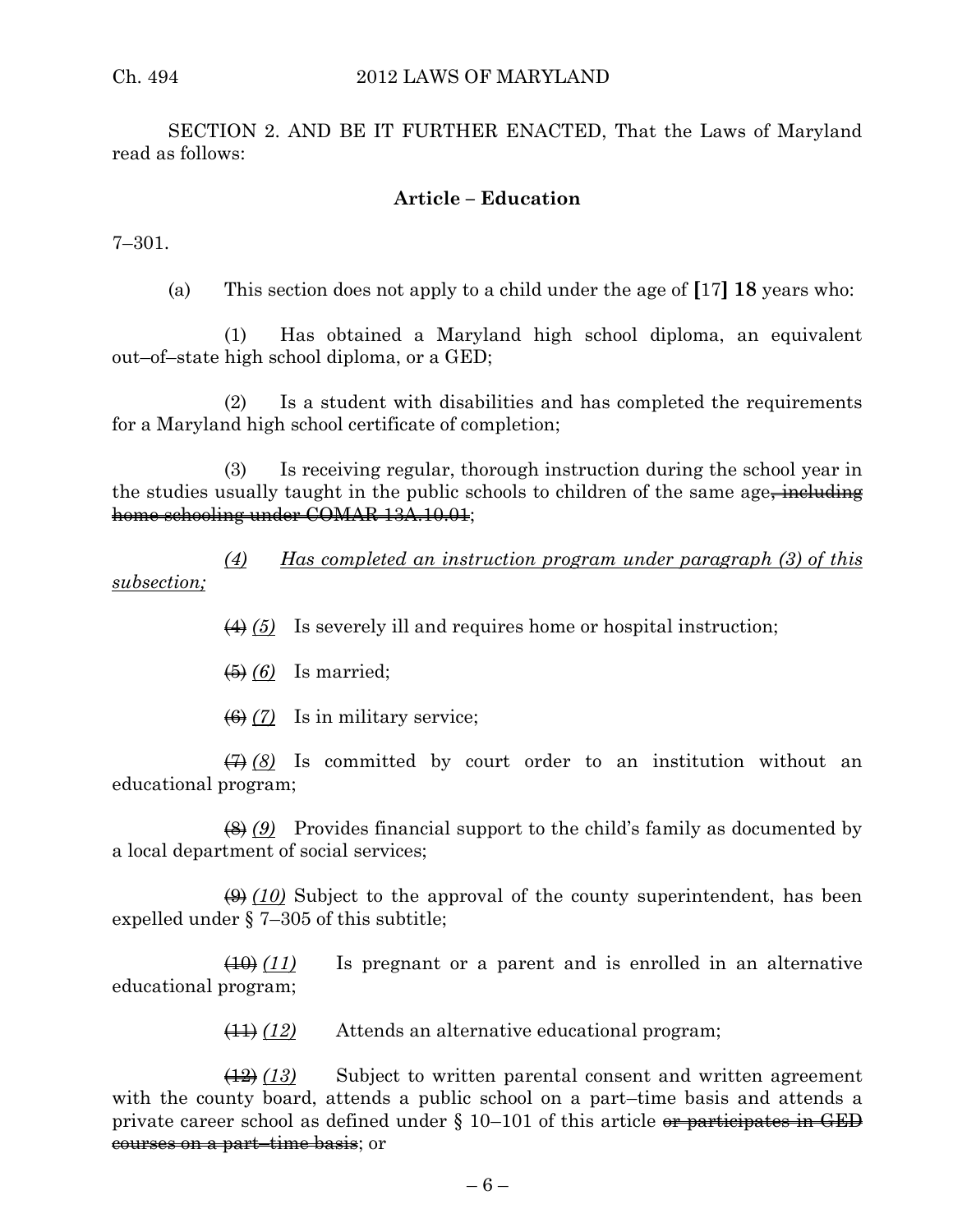(13) *(14)* Is waived from the provisions of this section by the State Superintendent.

(a–1) (1) Except as otherwise provided in this section, each child who resides in this State and is 5 years old or older and under **[**17**] 18** shall attend a public school regularly during the entire school year.

(c) Each person who has legal custody or care and control of a child who is 5 years old or older and under **[**17**] 18** shall see that the child attends school or receives instruction as required by this section.

(e) (2) Any person who has legal custody or care and control of a child who is 5 years old or older and under **[**17**] 18** who fails to see that the child attends school or receives instruction under this section is guilty of a misdemeanor and:

(i) For a first conviction is subject to a fine not to exceed \$50 per day of unlawful absence or imprisonment not to exceed 10 days, or both; and

(ii) For a second or subsequent conviction is subject to a fine not to exceed \$100 per day of unlawful absence or imprisonment not to exceed 30 days, or both.

*(g) Subject to data being available through the Maryland Longitudinal Data System established under § 24–702 of this article and except as otherwise provided in this section, a child under the age of [17] 18 years shall return to attendance at a public school regularly during the school year as required by this section, if the child:*

*(1) Is no longer participating in GED courses; and* 

*(2) Has not obtained a passing score on the GED test that resulted in the issuance of a Maryland high school diploma.*

*SECTION 3. AND BE IT FURTHER ENACTED, That:*

*(a) On or before December 1, 2012, the State Department of Education shall:*

*(1) update the Drop Out Prevention/School Completion/Intervention/Resource Guide, synthesize the information, and analyze the effectiveness of local programs and services;*

*(2) report on the methodology for estimating the expected number of students per local school system that will remain in school as a result of this Act;*

*(3) estimate how to calculate State aid based on this methodology; and*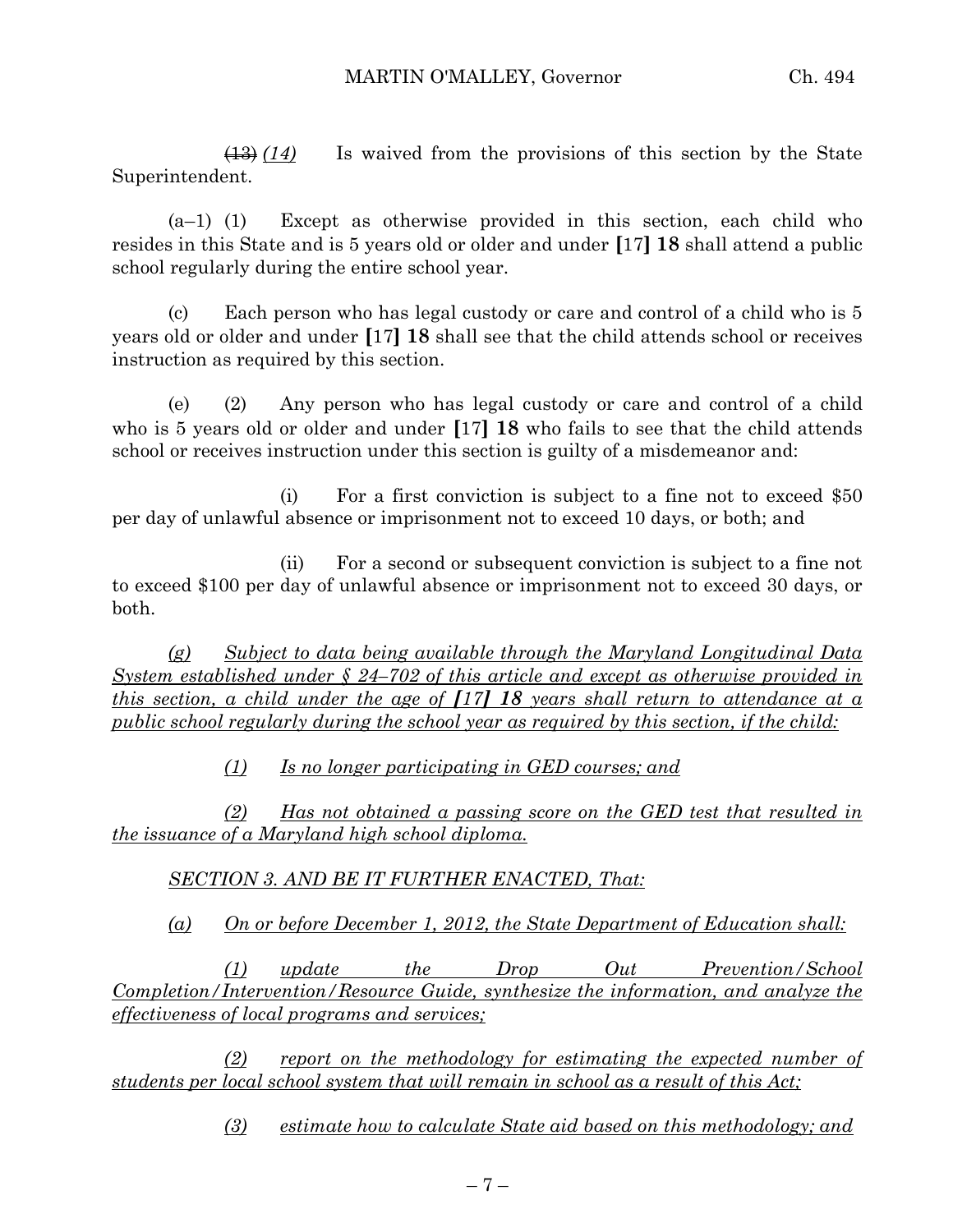*(4) review available data from other states that have increased their compulsory age of attendance during the last decade.*

*(b) On or before December 1, 2012, the State Department of Education, in consultation with the Department of Labor, Licensing, and Regulation, shall develop a GED Options Program and request the departmental legislation necessary to implement the Program.*

*(c) On or before July 1, 2013, each county board of education shall submit a report to the State Department of Education on its plans for implementation of the provisions of this Act.*

*(d) On or before September 1, 2013, the State Department of Education shall submit to the Governor, the Secretary of Budget and Management, and, in accordance with § 2–1246 of the State Government Article, the Senate Education, Health, and Environmental Affairs Committee, the Senate Budget and Taxation Committee, the House Ways and Means Committee, and the House Appropriations Committee a compilation of the reports submitted by the county boards of education under subsection (c) of this section and any recommendations for programs, interventions, and services that are necessary prior to implementation of this Act.*

*(e) On or before September 1, 2013, the State Department of Education shall report to the General Assembly, in accordance with § 2–1246 of the State Government Article, on:*

*(1) successful interventions at the early childhood and elementary school level;*

*(2) best practices for parental education and involvement; and*

*(3) alternative educational pathways.* 

*(f) On or before March 1, 2016, the State Department of Education shall submit a preliminary report to the General Assembly, in accordance with § 2–1246 of the State Government Article, on the implementation of this Act.*

*(g) On or before August 1, 2016, the State Department of Education shall submit a final report to the General Assembly, in accordance with § 2–1246 of the State Government Article, on the implementation of Section 1 of this Act.*

*(h) On or before August 1, 2018, the State Department of Education shall submit a final report to the General Assembly, in accordance with § 2–1246 of the State Government Article, on the implementation of Section 2 of this Act.*